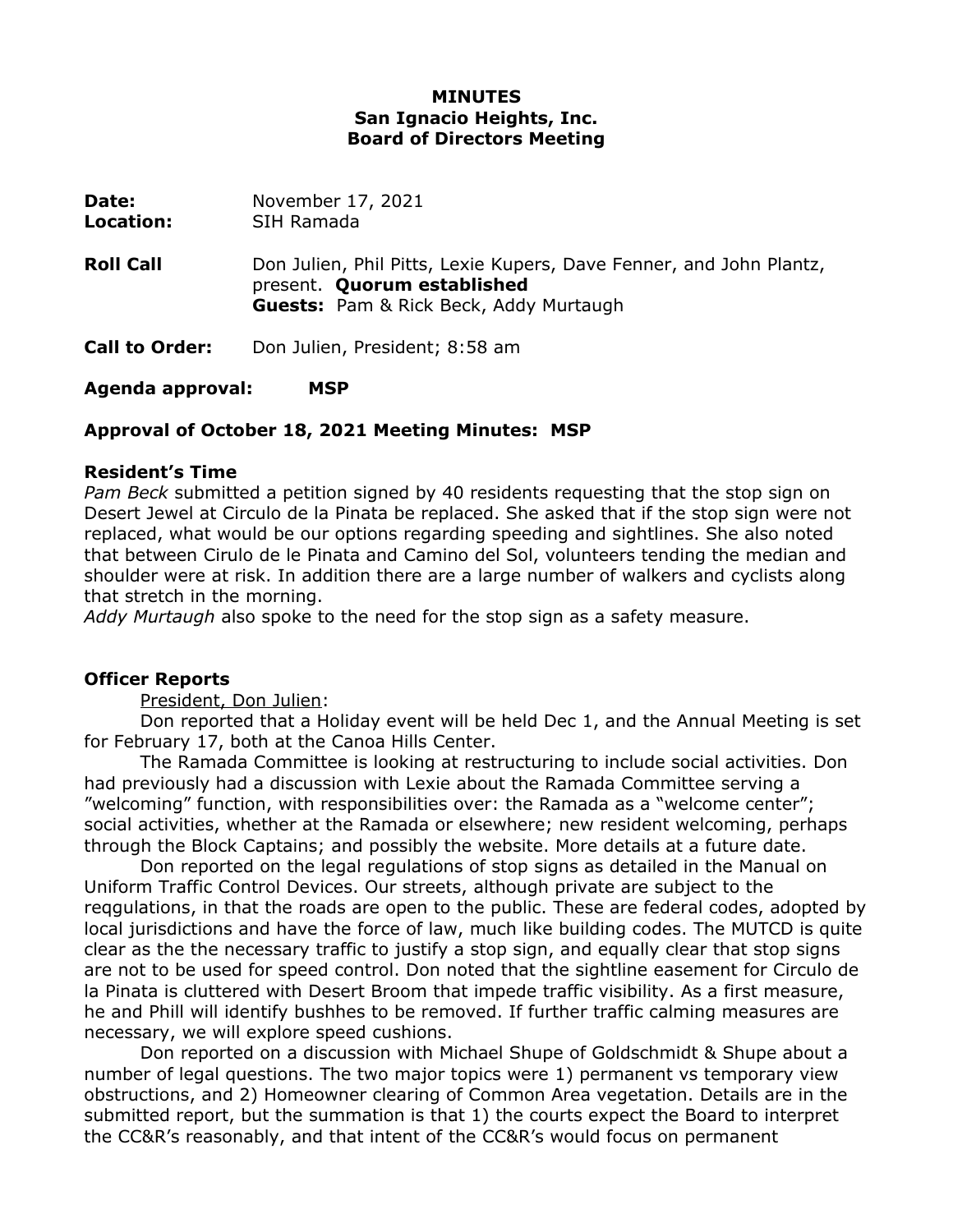obstructions, while temporary obstruction while a homeowner was enjoying his/her patio would not be a violation. However, Michael noted that temporary obstructions can become permanent obstructions if left in place for extended periods of time or when the patio is not in use. And 2), Michael stated that our CC&R's are clear that if a homeowner requests vegetation to be cleared in the Common Area to improve view, the HOA is obligated to do something about it. Our only options are whether to remove or modify. As for a homeowner requesting permission to clear, Mike's experience is that sooner or later someone goes to far. His suggestion is to have a policy requiring indemnification, coinsurance and a limited scope of work that will come under review.

Finally, Don circulated specific written reports of violations. The CC&R's, as written, require us to respond to these, although they may involve selective enforcement. Don will follow these up with the Violation notification form.

Vice President, Phil Pitts: Phil reported on a request from a renter about clearing Common Area vegetation. While the CC&R's specify the Homeowner has to request, the Renter wanted to know whether the Property Management firm could sign off on the request. The Board felt this was Common Area, where the HOA can manage it as it sees fit, so we could honor a renter's request (after review and contact with neighbor Homeowners.

Treasurer, Lexie Kupers: The 2022 Budget is later on the agenda. Lexie will be gone until December 8, and will send out the notices at that time. Don noted that the CC&R's require us to send the notices by December 2, so Lexie will send the out before she leaves. With this in mind, the Board needs to decide at this meeting whether to authorize a dues increase (Discussed later, under the 2022 Budget).

Lexie reported that Bill's Home Service contacted 146 homes, and gave 42 treatments. 107 homes were visited. All received postcards, and those that had not been inspected in two years received a phone call.

Secretary, Dave Fenner: No report given

At Large, John Plantz: His comments were reserved for later in the agenda

## **Committee Reports**

Common Grounds/Landscaping - Phil Pitts:

- Weed spraying program Dennis Skelton: Dennis was not able to attend the meeting. Don will talk to Denny about working with John on an HOA-wide spraying.
- Debris piles below 4060 S Amulet Pl: The golf course is in the process of clearing these.

## Roads:

Washout at the end of Mariquita: John will talk to an excavator to see what it might cost to drop rocks into the gully. Lexie noted that the golf course won't give us acce from below, so any work would have to be done from above.

Architectural: A request from Don Julien/Beverly Owen for a rooftop solar installation was submitted. **MSP**

## **OLD BUSINESS**